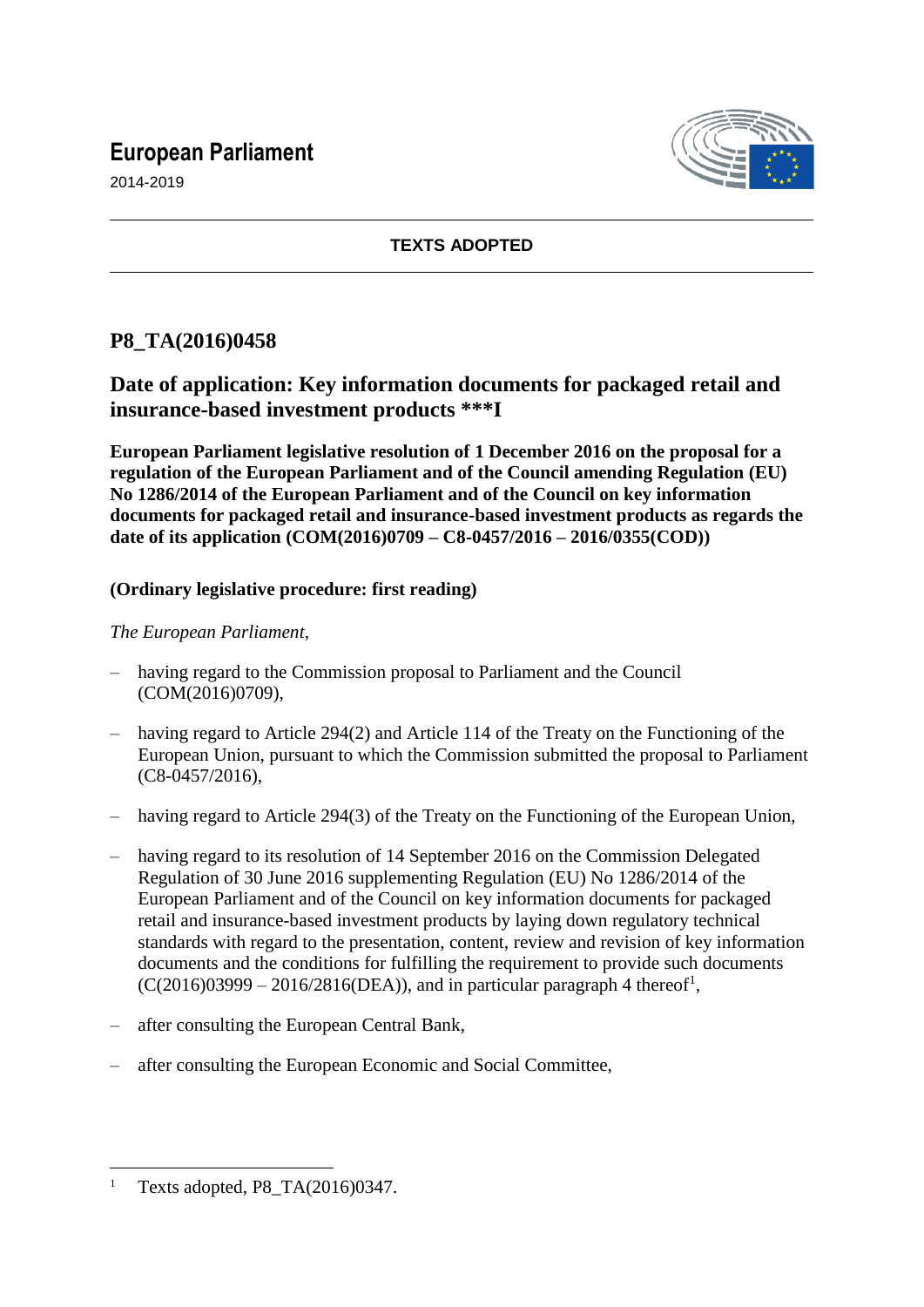- having regard to the undertaking given by the Council representative by letter of 23 November 2016 to approve Parliament's position, in accordance with Article 294(4) of the Treaty on the Functioning of the European Union,
- having regard to Rule 59 of its Rules of Procedure,
- having regard to the report of the Committee on Economic and Monetary Affairs (A8- 0356/2016),
- 1. Adopts its position at first reading hereinafter set out;
- 2. Calls on the Commission to refer the matter to Parliament again if it intends to amend its proposal substantially or replace it with another text;
- 3. Instructs its President to forward its position to the Council, the Commission and the national parliaments.